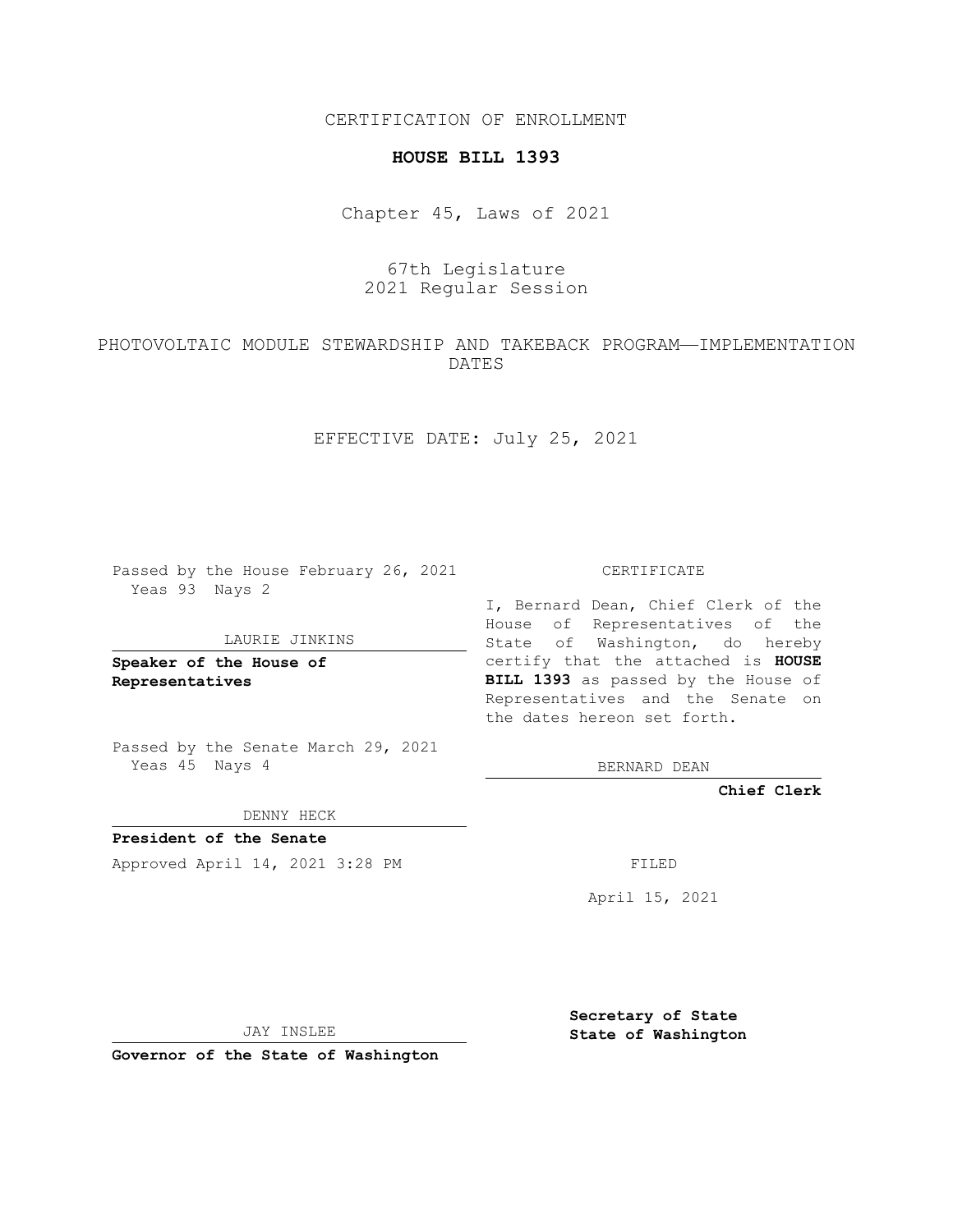### **HOUSE BILL 1393**

Passed Legislature - 2021 Regular Session

**State of Washington 67th Legislature 2021 Regular Session**

**By** Representatives Shewmake, Ramel, Lekanoff, and Duerr

Read first time 01/27/21. Referred to Committee on Environment & Energy.

1 AN ACT Relating to delaying certain implementation dates for the 2 photovoltaic module stewardship and takeback program; and reenacting 3 and amending RCW 70A.510.010.

4 BE IT ENACTED BY THE LEGISLATURE OF THE STATE OF WASHINGTON:

5 **Sec. 1.** RCW 70A.510.010 and 2020 c 287 s 1 are each reenacted 6 and amended to read as follows:

 (1) The legislature finds that a convenient, safe, and environmentally sound system for the recycling of photovoltaic modules, minimization of hazardous waste, and recovery of commercially valuable materials must be established. The legislature further finds that the responsibility for this system must be shared among all stakeholders, with manufacturers financing the takeback and 13 recycling system.

14 (2) The definitions in this subsection apply throughout this 15 section unless the context clearly requires otherwise.

16 (a) "Consumer electronic device" means any device containing an 17 electronic circuit board that is intended for everyday use by 18 individuals, such as a watch or calculator.

19 (b) "Department" means the department of ecology.

20 (c) "Distributor" means a person who markets and sells 21 photovoltaic modules to retailers in Washington.

p. 1 HB 1393.SL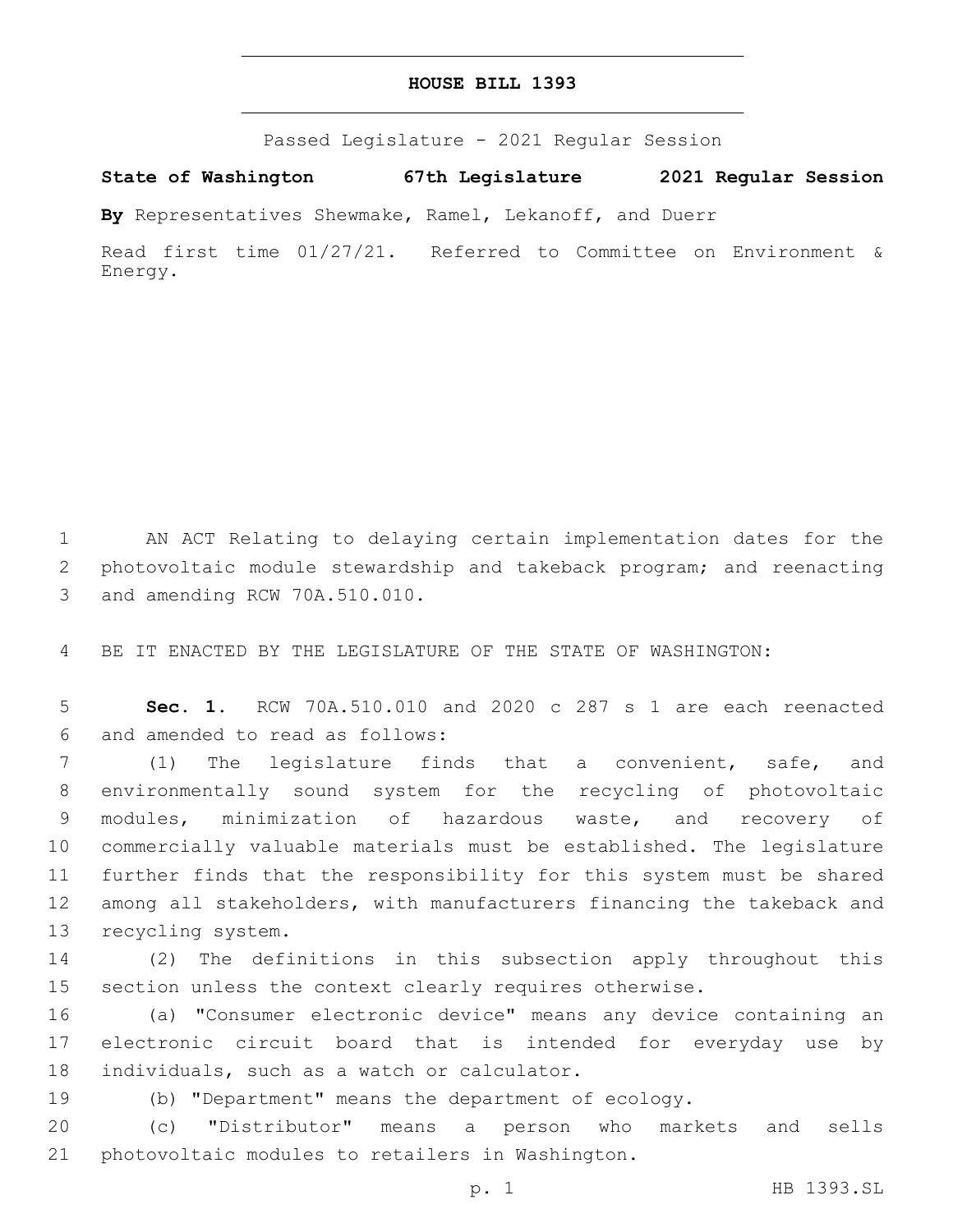(d) "Installer" means a person who assembles, installs, and 2 maintains photovoltaic module systems.

 (e) "Manufacturer" means any person in business or no longer in business but having a successor in interest who, irrespective of the selling technique used, including by means of distance or remote sale:6

 (i) Manufactures or has manufactured a photovoltaic module under its own brand names for use or sale in or into this state;

 (ii) Assembles or has assembled a photovoltaic module that uses parts manufactured by others for use or sale in or into this state 11 under the assembler's brand names;

 (iii) Resells or has resold in or into this state under its own brand names a photovoltaic module produced by other suppliers, including retail establishments that sell photovoltaic modules under 15 their own brand names;

 (iv) Manufactures or has manufactured a cobranded photovoltaic module product for use or sale in or into this state that carries the 18 name of both the manufacturer and a retailer;

 (v) Imports or has imported a photovoltaic module into the United States that is used or sold in or into this state. However, if the imported photovoltaic module is manufactured by any person with a presence in the United States meeting the criteria of manufacturer under (e)(i) through (vi) of this subsection, that person is the 24 manufacturer;

 (vi) Sells at retail a photovoltaic module acquired from an importer that is the manufacturer and elects to register as the 27 manufacturer for those products; or

 (vii) Elects to assume the responsibility and register in lieu of a manufacturer as defined under (e)(i) through (vi) of this 30 subsection.

 (f) "Photovoltaic module" means the smallest nondivisible, environmentally protected assembly of photovoltaic cells or other photovoltaic collector technology and ancillary parts intended to generate electrical power under sunlight, except that "photovoltaic module" does not include a photovoltaic cell that is part of a consumer electronic device for which it provides electricity needed to make the consumer electronic device function. "Photovoltaic module" includes but is not limited to interconnections, terminals, 39 and protective devices such as diodes that:

(i) Are installed on, connected to, or integral with buildings;

p. 2 HB 1393.SL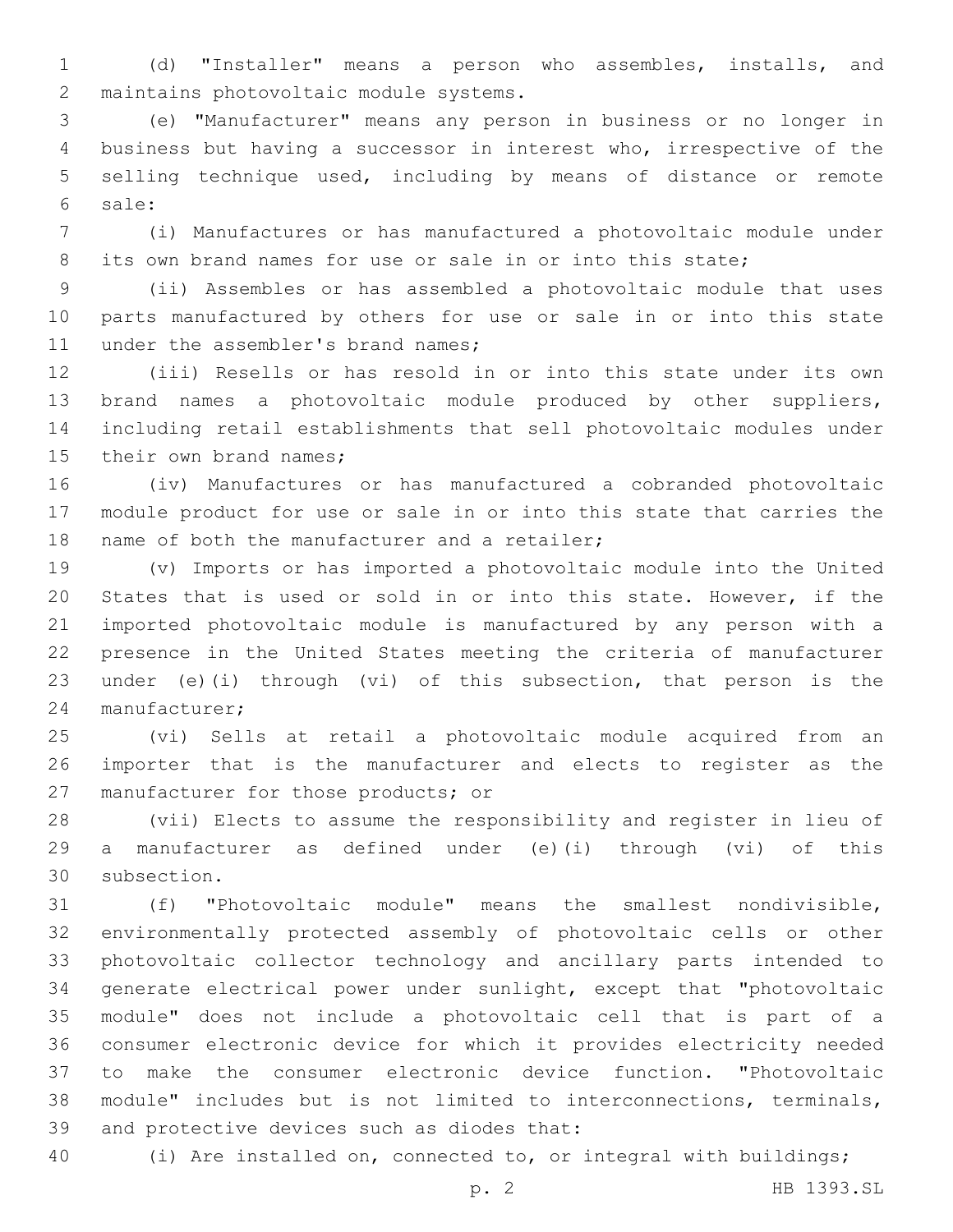(ii) Are used as components of freestanding, off-grid, power generation systems, such as for powering water pumping stations, electric vehicle charging stations, fencing, street and signage lights, and other commercial or agricultural purposes; or

 (iii) Are part of a system connected to the grid or utility 6 service.

 (g) "Predecessor" means an entity from which a manufacturer purchased a photovoltaic module brand, its warranty obligations, and its liabilities. "Predecessor" does not include entities from which a manufacturer purchased only manufacturing equipment.

 (h) "Rare earth element" means lanthanum, cerium, praseodymium, neodymium, promethium, samarium, europium, gadolinium, terbium, dysprosium, holmium, erbium, thulium, ytterbium, lutetium, yttrium, 14 or scandium.

 (i) "Retailer" means a person who offers photovoltaic modules for retail sale in the state through any means including, but not limited to, remote offerings such as sales outlets, catalogs, or internet 18 sales.

 (j) "Reuse" means any operation by which a photovoltaic module or a component of a photovoltaic module changes ownership and is used for the same purpose for which it was originally purchased.

 (k) "Stewardship plan" means the plan developed by a manufacturer or its designated stewardship organization for a self-directed 24 stewardship program.

 (l) "Stewardship program" means the activities conducted by a manufacturer or a stewardship organization to fulfill the requirements of this chapter and implement the activities described 28 in its stewardship plan.

 (3) The department must develop guidance for a photovoltaic module stewardship and takeback program to guide manufacturers in preparing and implementing a self-directed program to ensure the convenient, safe, and environmentally sound takeback and recycling of photovoltaic modules and their components and materials. By January 1, 2018, the department must establish a process to develop guidance for photovoltaic module stewardship plans by working with manufacturers, stewardship organizations, and other stakeholders on the content, review, and approval of stewardship plans. The department's process must be fully implemented and stewardship plan 39 quidance completed by July 1, 2019.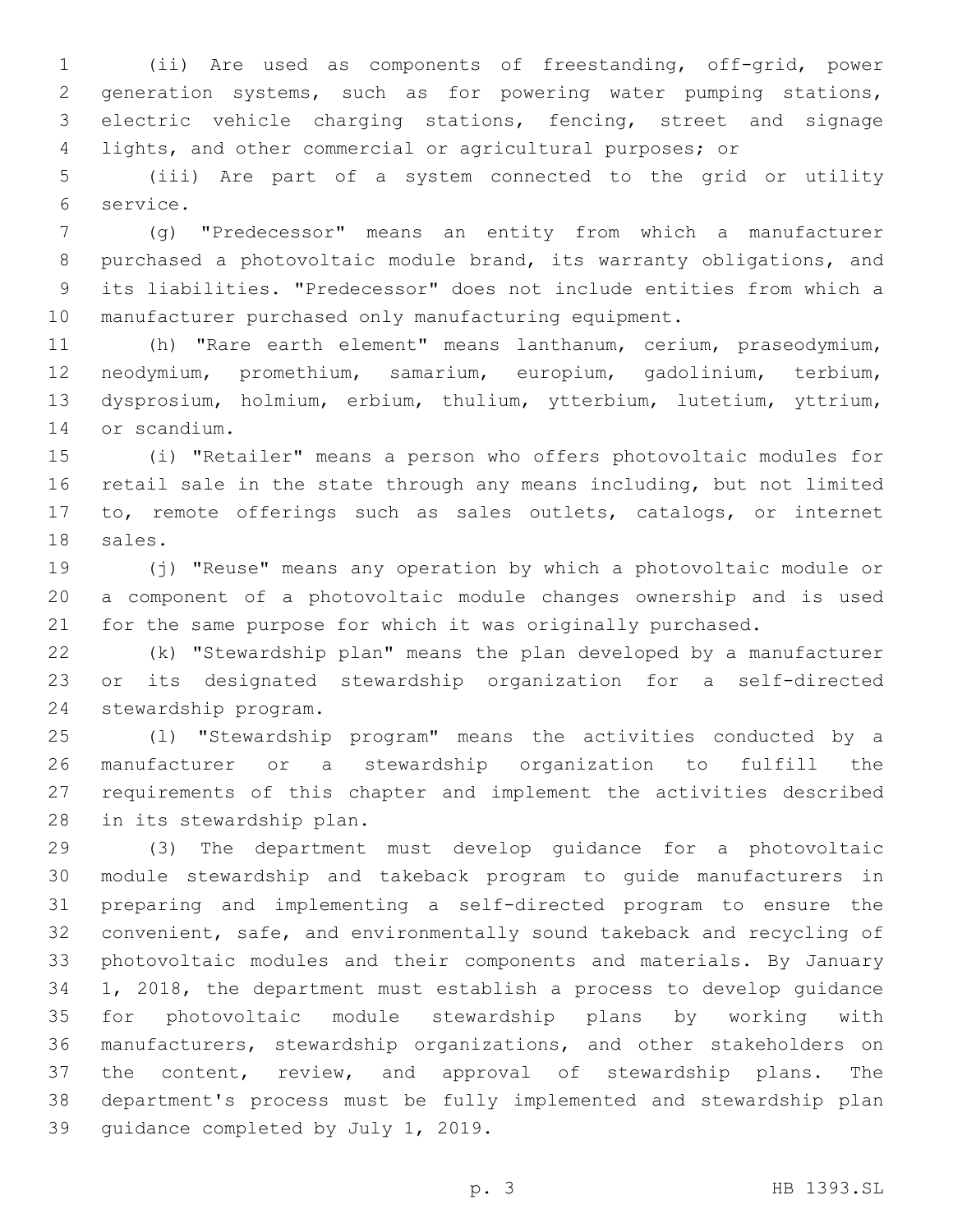(4) A stewardship organization may be designated to act as an agent on behalf of a manufacturer or manufacturers in operating and implementing the stewardship program required under this chapter. Any stewardship organization that has obtained such designation must provide to the department a list of the manufacturers and brand names that the stewardship organization represents within sixty days of its designation by a manufacturer as its agent, or within sixty days of 8 removal of such designation.

 (5) Each manufacturer must prepare and submit a stewardship plan 10 to the department by the later of July 1, ((2022)) 2024, or within thirty days of its first sale of a photovoltaic module in or into the 12 state.

13 (a) A stewardship plan must, at a minimum:

 (i) Describe how manufacturers will finance the takeback and recycling system, and include an adequate funding mechanism to finance the costs of collection, management, and recycling of photovoltaic modules and residuals sold in or into the state by the manufacturer with a mechanism that ensures that photovoltaic modules can be delivered to takeback locations without cost to the last owner 20 or holder;

 (ii) Accept all of their photovoltaic modules sold in or into the 22 state after July 1, 2017;

 (iii) Describe how the program will minimize the release of hazardous substances into the environment and maximize the recovery 25 of other components, including rare earth elements and commercially 26 valuable materials;

 (iv) Provide for takeback of photovoltaic modules at locations that are within the region of the state in which their photovoltaic modules were used and are as convenient as reasonably practicable, and if no such location within the region of the state exists, include an explanation for the lack of such location;

 (v) Identify how relevant stakeholders, including consumers, installers, building demolition firms, and recycling and treatment facilities, will receive information required in order for them to properly dismantle, transport, and treat the end-of-life photovoltaic modules in a manner consistent with the objectives described in 37 (a)(iii) of this subsection;

 (vi) Establish performance goals, including a goal for the rate of combined reuse and recycling of collected photovoltaic modules as

p. 4 HB 1393.SL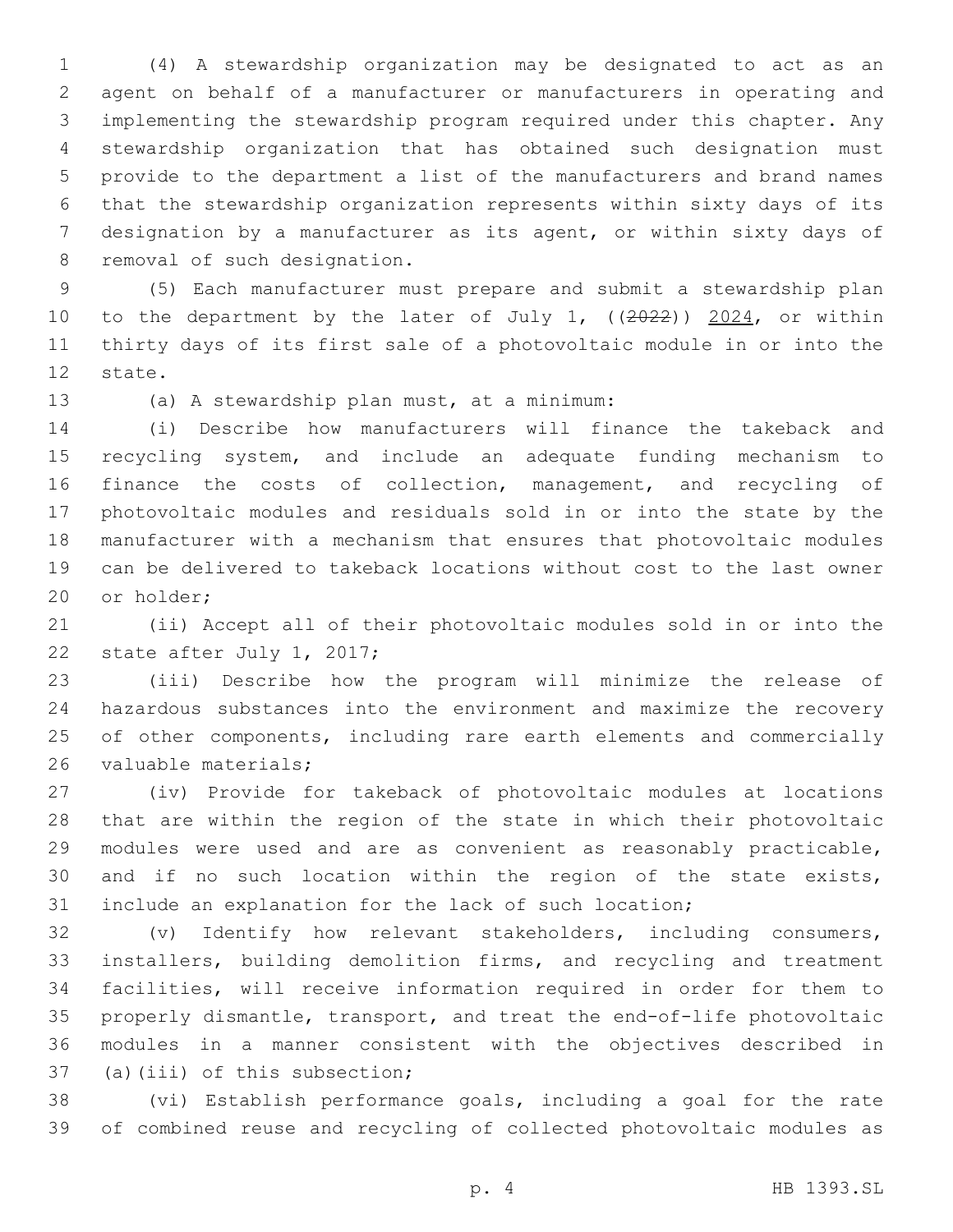a percentage of the total weight of photovoltaic modules collected, which rate must be no less than eighty-five percent.

(b) A manufacturer must implement the stewardship plan.

 (c) A manufacturer may periodically amend its stewardship plan. The department must approve the amendment if it meets the requirements for plan approval outlined in the department's guidance. When submitting proposed amendments, the manufacturer must include an 8 explanation of why such amendments are necessary.

 (6) The department must approve a stewardship plan if it determines the plan addresses each element outlined in the 11 department's quidance.

 (7)(a) Beginning April 1, ((2024)) 2026, and by April 1st in each subsequent year, a manufacturer, or its designated stewardship organization, must provide to the department a report for the previous calendar year that documents implementation of the plan and assesses achievement of the performance goals established in 17 subsection  $(5)$  (a)(vi) of this section.

 (b) The report may include any recommendations to the department or the legislature on modifications to the program that would enhance the effectiveness of the program, including management of program costs and mitigation of environmental impacts of photovoltaic 22 modules.

 (c) The manufacturer or stewardship organization must post this 24 report on a publicly accessible website.

25 (8) Beginning July 1, ((2023)) 2025, no manufacturer, distributor, retailer, or installer may sell or offer for sale a photovoltaic module in or into the state unless the manufacturer of the photovoltaic module has submitted to the department a stewardship 29 plan and received plan approval.

 (a) The department must send a written warning to a manufacturer that is not participating in a plan. The written warning must inform the manufacturer that it must submit a plan or participate in a plan within thirty days of the notice. The department may assess a penalty of up to ten thousand dollars upon a manufacturer for each sale that occurs in or into the state of a photovoltaic module for which a stewardship plan has not been submitted by the manufacturer and approved by the department after the initial written warning. A manufacturer may appeal a penalty issued under this section to the superior court of Thurston county within one hundred eighty days of 40 receipt of the notice.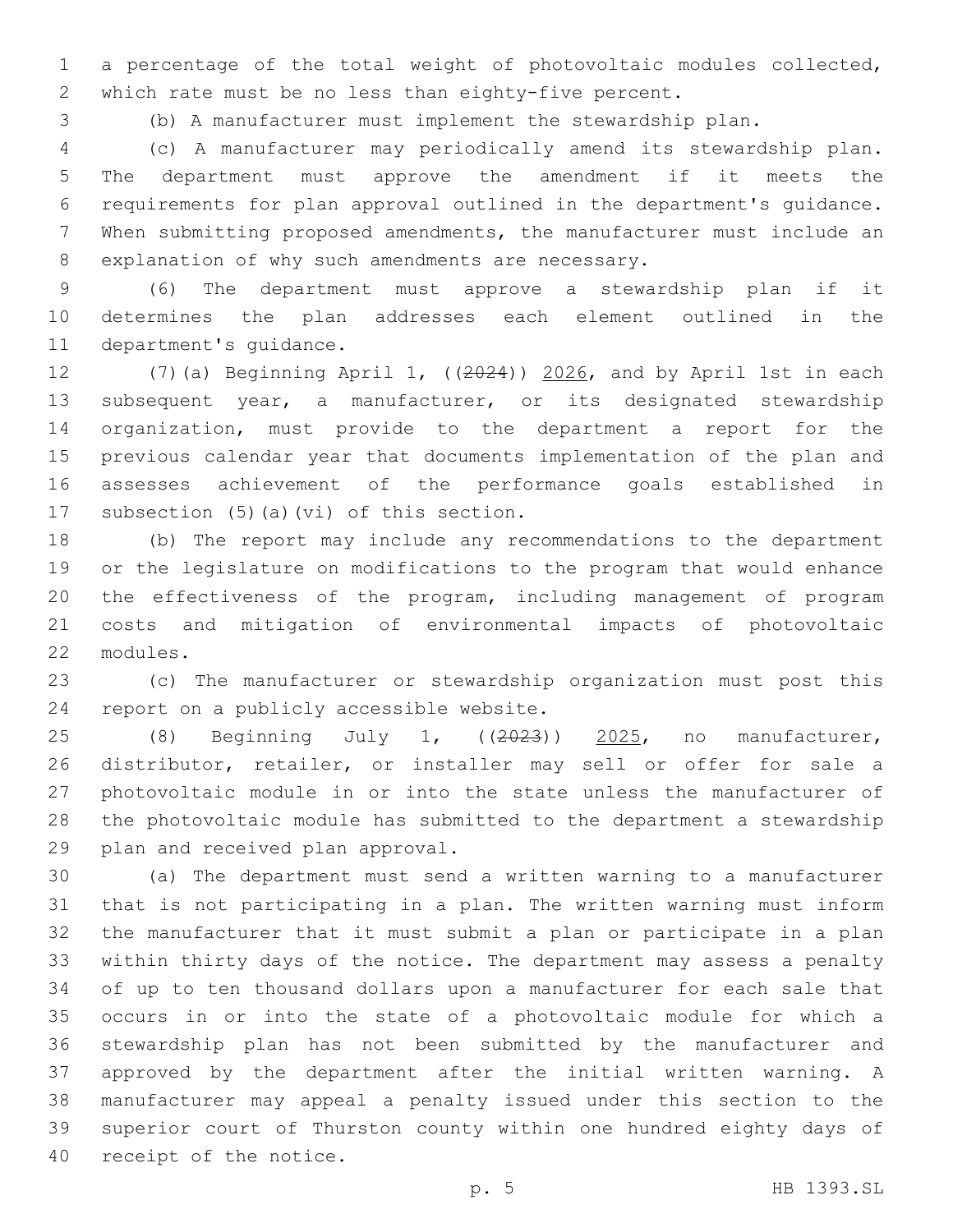(b) The department must send a written warning to a distributor, retailer, or installer that sells or installs a photovoltaic module made by a manufacturer that is not participating in a plan. The written warning must inform the distributor, retailer, or installer that they may no longer sell or install a photovoltaic module if a stewardship plan for that brand has not been submitted by the manufacturer and approved by the department within thirty days of the 8 notice.

 (9) The department may collect a flat fee from participating manufacturers to recover costs associated with the plan guidance, review, and approval process described in subsection (3) of this section. Other administrative costs incurred by the department for program implementation activities, including stewardship plan review and approval, enforcement, and any rule making, may be recovered by charging every manufacturer an annual fee calculated by dividing department administrative costs by the manufacturer's pro rata share of the Washington state photovoltaic module sales in the most recent preceding calendar year, based on best available information. The sole purpose of assessing the fees authorized in this subsection is to predictably and adequately fund the department's costs of administering the photovoltaic module recycling program.

 (10) The photovoltaic module recycling account is created in the custody of the state treasurer. All fees collected from manufacturers under this chapter must be deposited in the account. Expenditures from the account may be used only for administering this chapter. Only the director of the department or the director's designee may authorize expenditures from the account. The account is subject to 28 the allotment procedures under chapter 43.88 RCW, but an appropriation is not required for expenditures. Funds in the account may not be diverted for any purpose or activity other than those 31 specified in this section.

 (11) The department may adopt rules as necessary for the purpose of implementing, administering, and enforcing this chapter.

 (12) In lieu of preparing a stewardship plan and as provided by subsection (5) of this section, a manufacturer may participate in a national program for the convenient, safe, and environmentally sound takeback and recycling of photovoltaic modules and their components and materials, if substantially equivalent to the intent of the state program. The department may determine substantial equivalence if it determines that the national program adequately addresses and

p. 6 HB 1393.SL